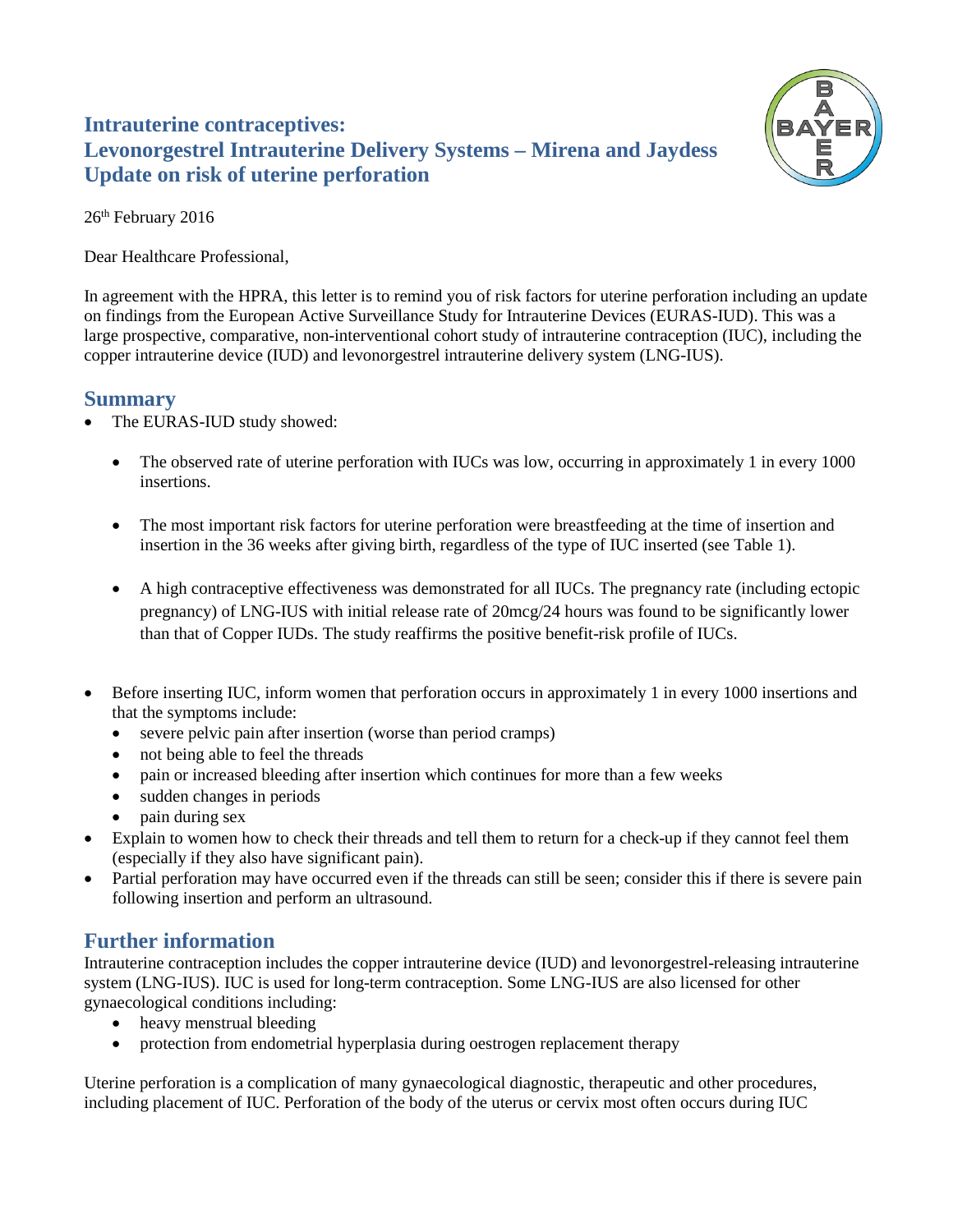insertion, but might not be detected until sometime later, and may decrease the effectiveness of IUC. Such a system must be removed and surgery may be required.

#### Summary of the EURAS-IUD study:

EURAS-IUD was a large prospective, comparative, non-interventional cohort study of women who use IUC, including LNG-IUS with initial release rate of 20mcg/24 hours LNG-IUS (Mirena) and copper IUD<sup>1,2</sup>. The primary outcome was uterine perforations.

The EURAS-IUD study was carried out in 6 European countries and included over 61,000 women (>43,000 women using LNG-IUS and  $>18,000$  women using various brands of copper IUDs). The incidence rate of uterine perforation was 1.3 (95% CI: 1.1 - 1.6) per 1000 insertions in the whole study population, with no relevant difference between the study cohorts (1.4 [95% CI: 1.1 - 1.8] per 1000 insertions in the LNG-IUS cohort and 1.1 [95% CI: 0.7 - 1.6] per 1000 insertions in the copper IUD cohort).

The risk of perforation was independently increased in the following instances (see Table 1):

- in women who were breastfeeding (compared with women not breastfeeding) at the time of insertion
- when the IUS or IUD was inserted up to 36 weeks (compared with more than 36 weeks) after giving birth).

These risk factors were independent of the type of IUC inserted.

Table 1: EURAS-IUD: Incidence of perforation per 1000 insertions for the entire study cohort, stratified by breastfeeding and time since delivery at insertion

|                     | <b>Breastfeeding</b>  | Not breastfeeding      |
|---------------------|-----------------------|------------------------|
|                     | at time of insertion  | at time of insertion   |
| Insertion $\leq$ 36 | 5.6 per 1000          | 1.7 per 1000           |
| weeks after         | (95% CI: 3.9-7.9,     | (95% CI: 0.8-3.1,      |
| delivery            | $n=6,047$ insertions) | $n=5,927$ insertions)  |
| Insertion $> 36$    | 1.6 per 1000          | 0.7 per 1000           |
| weeks after         | (95% CI: 0.0-9.1,     | (95% CI: 0.5-1.1,      |
| delivery            | $n=608$ insertions)   | $n=41,910$ insertions) |

No serious sequelae, such as bowel or bladder injury, or generalised septicaemia or peritonitis were associated with any of the perforations in the study. The majority of perforations in both the LNG-IUS and copper IUD cohorts presented clinically as pain or bleeding problems. However, in 22.0% of the cases the perforation was found at a routine check-up in apparently asymptomatic women. In both cohorts, more than 50% of the perforations were diagnosed within the first two months after IUC insertion.

#### Recommendations:

In line with guidance issued by the Faculty of Sexual and Reproductive Health<sup>3</sup>, counsel women considering long-term contraception on the available options (including LNG-IUSs and IUDs). Inform them of the benefits and risks (e.g. perforation), as well as the signs and symptoms of perforation to watch out for, as per the Patient Information Leaflet.

In case of a difficult insertion (e.g. exceptional pain or bleeding during or after insertion) perform a physical examination and ultrasound immediately to exclude perforation. Physical examination alone (including checking of threads) may not be sufficient to exclude partial perforation, which may have occurred even if the threads can still be seen.